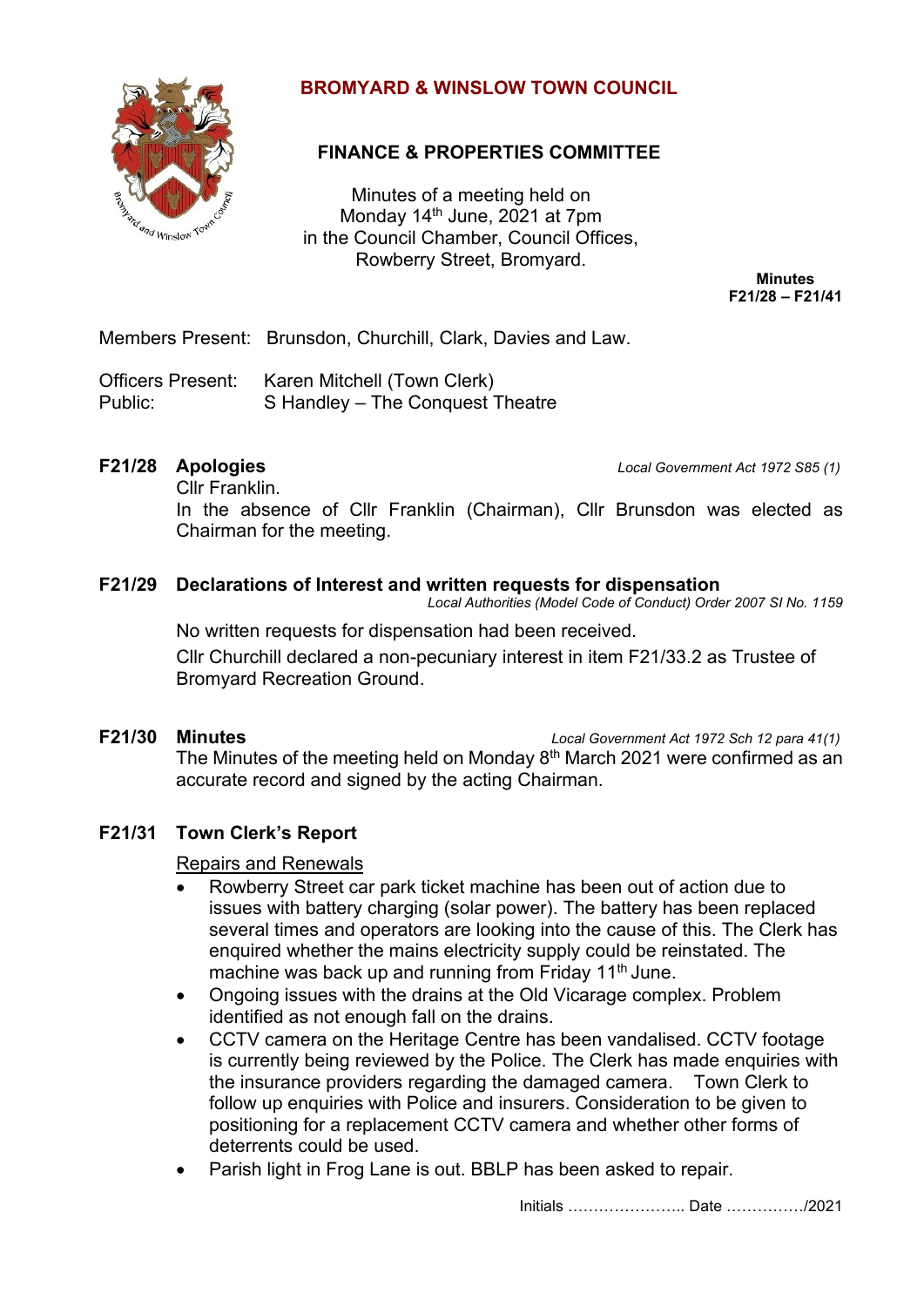- Boiler room door needs to be replaced. Quotation being sought.
- Locksmith called out to replace broken lock in Old Vicarage complex.

*Cllr Davies joined the meeting at this point.* 

**IT WAS RESOLVED** that the report be noted.

## **F21/32 Finance**

1. Income & Expenditure by Budget Heading as at 31<sup>st</sup> May 2021.

**IT WAS RESOLVED** that the report be noted.

2. Bank Reconciliation **IT WAS RESOLVED** that Cllr Law initial the Bank Statements and Petty Cash book.

| <b>Invoices</b>              |                             |         |        |         |
|------------------------------|-----------------------------|---------|--------|---------|
|                              | Clear blocked drains - Old  |         |        |         |
| <b>Drain Clear</b>           | Vicarage complex            | 120.00  | 24.00  | 144.00  |
| Greendawn Accounting Ltd.    | Internal Audit YE31.03.2021 | 378.70  | 75.74  | 454.44  |
| Society of Local Council     | Town Clerk's membership     |         |        |         |
| <b>Clerks</b>                | fee                         | 289.00  | 0.00   | 289.00  |
| <b>Rob Wilks</b>             | Grounds maintenance May     | 1252.91 | 250.58 | 1503.49 |
| <b>Direct Debit payments</b> |                             |         |        |         |
| <b>West Mercia Energy</b>    | Gas - Old Vicarage Apr      | 211.70  | 42.34  | 254.04  |
| <b>West Mercia Energy</b>    | Gas - Heritage Centre Apr   | 100.61  | 5.03   | 105.64  |
| West Mercia Energy           | Electric - Old Vicarage Apr | 212.06  | 42.41  | 254.47  |
| <b>West Mercia Energy</b>    | Electric - Charging Point   |         |        |         |
|                              | TR car park April           | 45.77   | 2.29   | 48.06   |
| <b>West Mercia Energy</b>    | Electric - TR toilets April | 31.89   | 1.59   | 33.48   |

3. Accounts for Scrutiny

| <b>Debit card transactions</b>      |                                                        |         |        |         |
|-------------------------------------|--------------------------------------------------------|---------|--------|---------|
| Google Cloud                        | G Suite backup May                                     | 13.80   | 0.00   | 13.80   |
| <b>Microsoft Ireland Operations</b> | On-line services May/June<br>(staff email + Office 365 |         |        |         |
| Ltd.                                | monthly subs)                                          | 18.80   | 3.76   | 22.56   |
| <b>Microsoft Ireland Operations</b> | On-line services May/June                              |         |        |         |
| Ltd.                                | (Cllrs email monthly subs)                             | 53.20   | 10.64  | 63.84   |
| <b>Totals</b>                       | ₽                                                      | 2728.44 | 458.38 | 3186.82 |

Grounds Maintenance – The Town Clerk to speak to the contractor about collection of grass clippings and check number of cuts per months for the Town Green.

**IT WAS RESOLVED** to approve the accounts as listed at item 3.

Initials ………………….. Date ……………/2021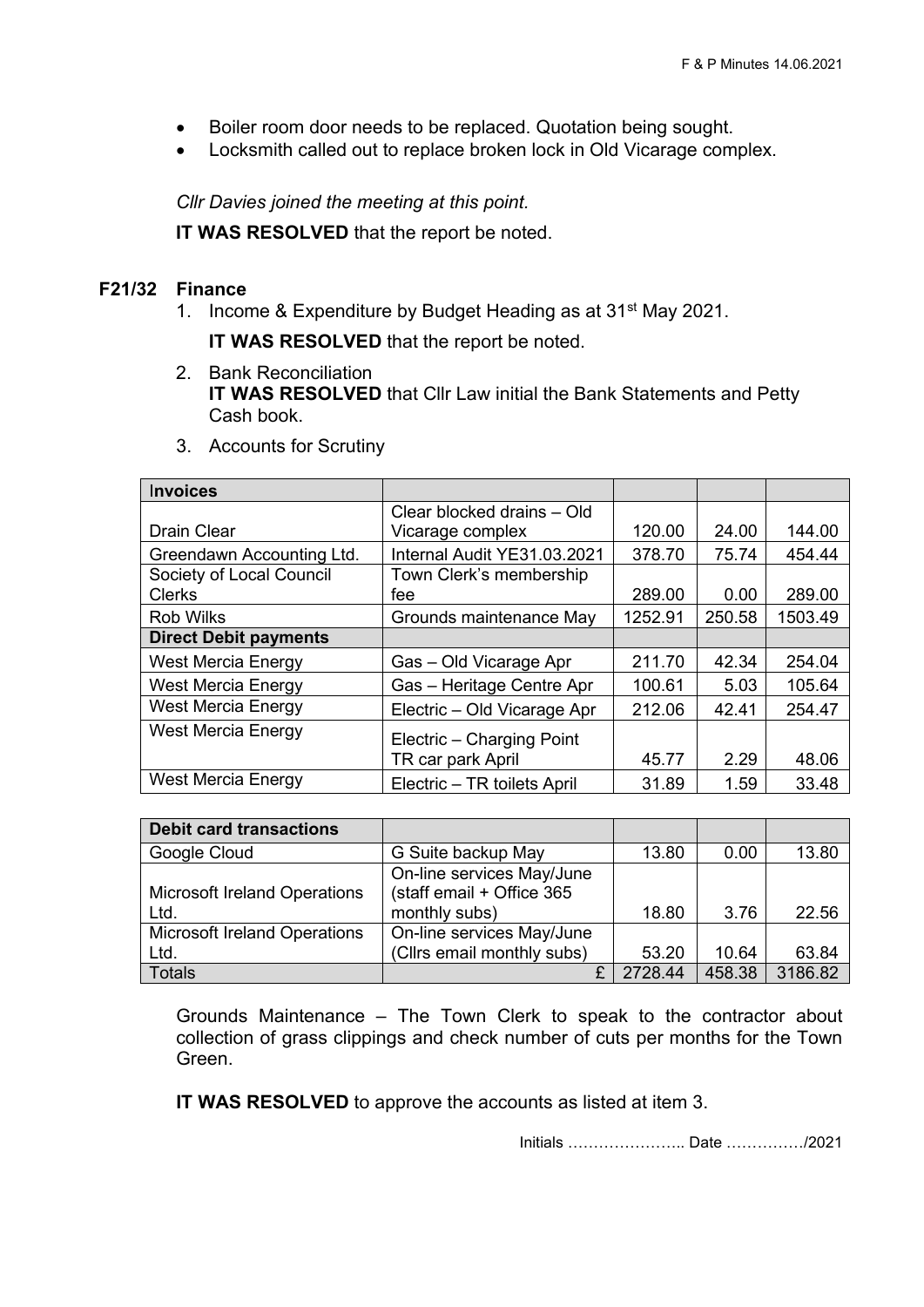## 4. **Report of monthly payments.**

Member's signature of payments for the period 1<sup>st</sup> March to 31<sup>st</sup> May 2021.

**IT WAS RESOLVED** for CIIr Davies to sign off the monthly payments for the period 1st March to 31st May 2021.

### **F21/33 Grants**

1. Members considered a grant application from the Conquest Theatre for new seating in the auditorium, at a total of £12,000.

The Chairman invited Ms S Handley to speak to the application. The Clerk apprised members of the Town Council's grant Policy criteria and reported on the budget available for the current year and underspend from the financial year 2020/21.

Following discussion **IT WAS RESOLVED** to recommend that Full Council approves a grant of £6,000 to The Conquest Theatre towards new seating in the auditorium.

2. To approve the release of specified grants from the approved 2021/22 budget: Christmas Lights - £4,000 Bromyard Recreation Ground - £3,000

**IT WAS RESOLVED** to recommend to Full Council to approve the release of grants from the approved 2021/22 budget: Christmas Lights - £4,000 Bromyard Recreation Ground - £3,000.

- 3. To note the return of unused grant funding:
	- a) £400 Town Criers Festival 2020.
	- b) £131.87 Bromyard Community Arts Lantern project.

**IT WAS RESOLVED** That this be noted.

# **F21/34 Internal Audit**

1. Internal audit report part 2 for the year ended  $31<sup>st</sup>$  March 2021, following the internal auditor's visit on  $26<sup>th</sup>$  June 2021.

**IT WAS RESOLVED** to make a recommendation to Full Council to accept the internal audit report part 2 for the year ended 31st March 2021.

2. To review the effectiveness of the system of internal audit. **IT WAS RESOLVED** to defer this item to a future meeting.

# **F21/35 Annual Governance and Accountability Return (AGAR)**

The Committee noted the AGAR Part 3 documentation for the Annual Return to the External Auditor prior to presentation to the Full Council meeting on 28<sup>th</sup> June 2021.

- Annual Internal Audit Report
- Annual Governance Statement
- Accounting Statements

Initials ………………….. Date ……………/2021